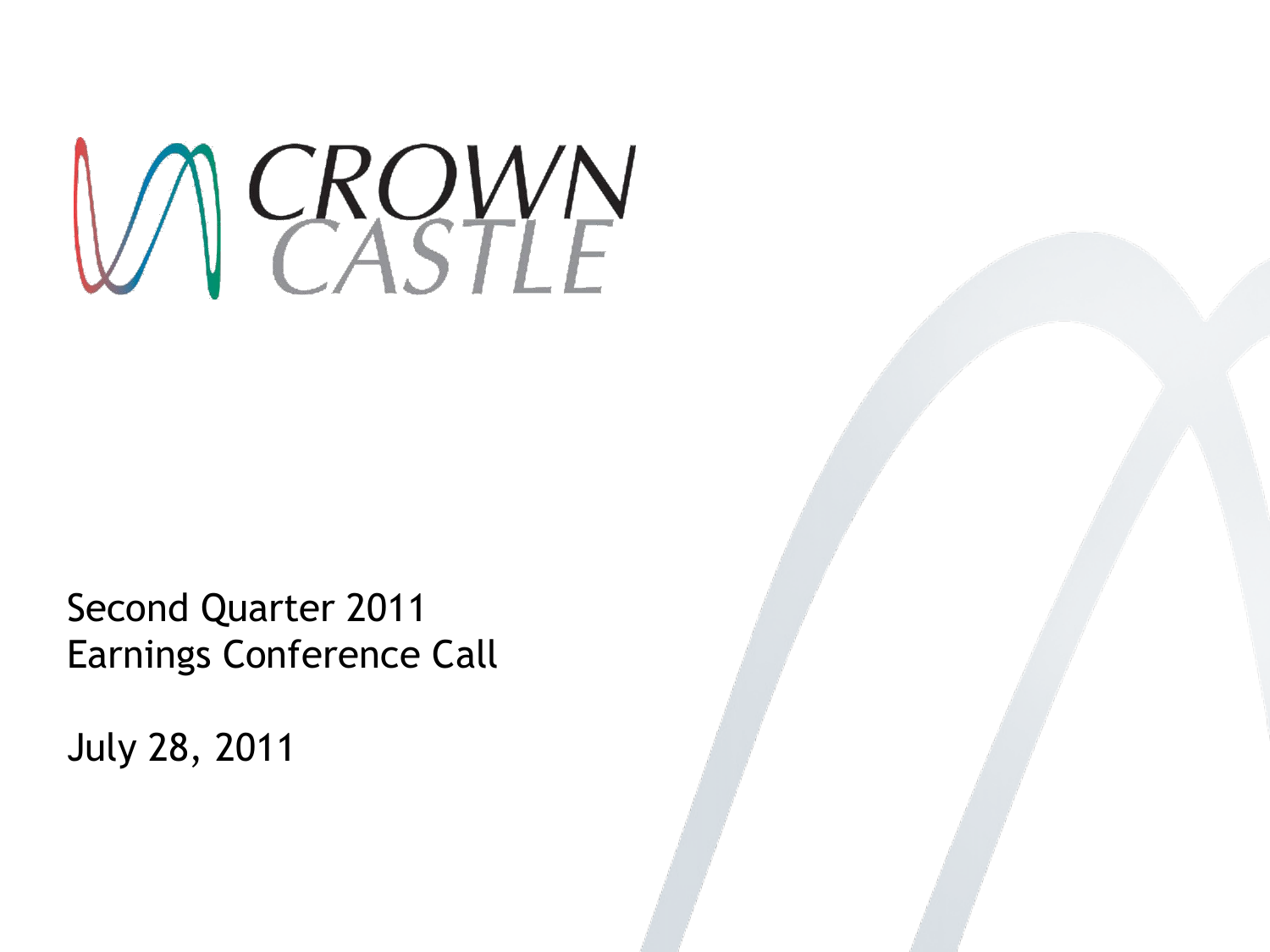### **Cautionary Information**



This presentation contains forward-looking statements and information that are based on management's current expectations. Such statements may include projections, Outlook and estimates regarding (i) mobile Internet growth, (ii) the continued expansion and growth of our business, (iii) our investments of cash from cash flows and other sources, including the availability and type of investments and the impact and return on our investments, (iv) our investment capacity, (v) currency exchange rates, (vi) site rental revenues, (vii) site rental cost of operations, (viii) site rental gross margin, (ix) Adjusted EBITDA, (x) interest expense and amortization of deferred financing costs, (xi) capital expenditures, including sustaining capital expenditures, (xii) recurring cash flow, including on a per share basis and (xiii) net income (loss), including on a per share basis. The term "including", and any variation thereof, means "including, without limitation."

Such forward-looking statements are subject to certain risks, uncertainties and assumptions, including prevailing market conditions and other factors. Should one or more of these risks or uncertainties materialize, or should any underlying assumptions prove incorrect, actual results may vary materially from those expected. More information about potential risk factors which could affect our results is included in our filings with the Securities and Exchange Commission. The Company assumes no obligation to update publicly any forward-looking statements, whether as a result of new information, future events or otherwise.

This presentation includes certain non-GAAP financial measures, including recurring cash flow and Adjusted EBITDA. Tables reconciling such non-GAAP financial measures are available under the investor section of Crown Castle's website at http://investor.crowncastle.com.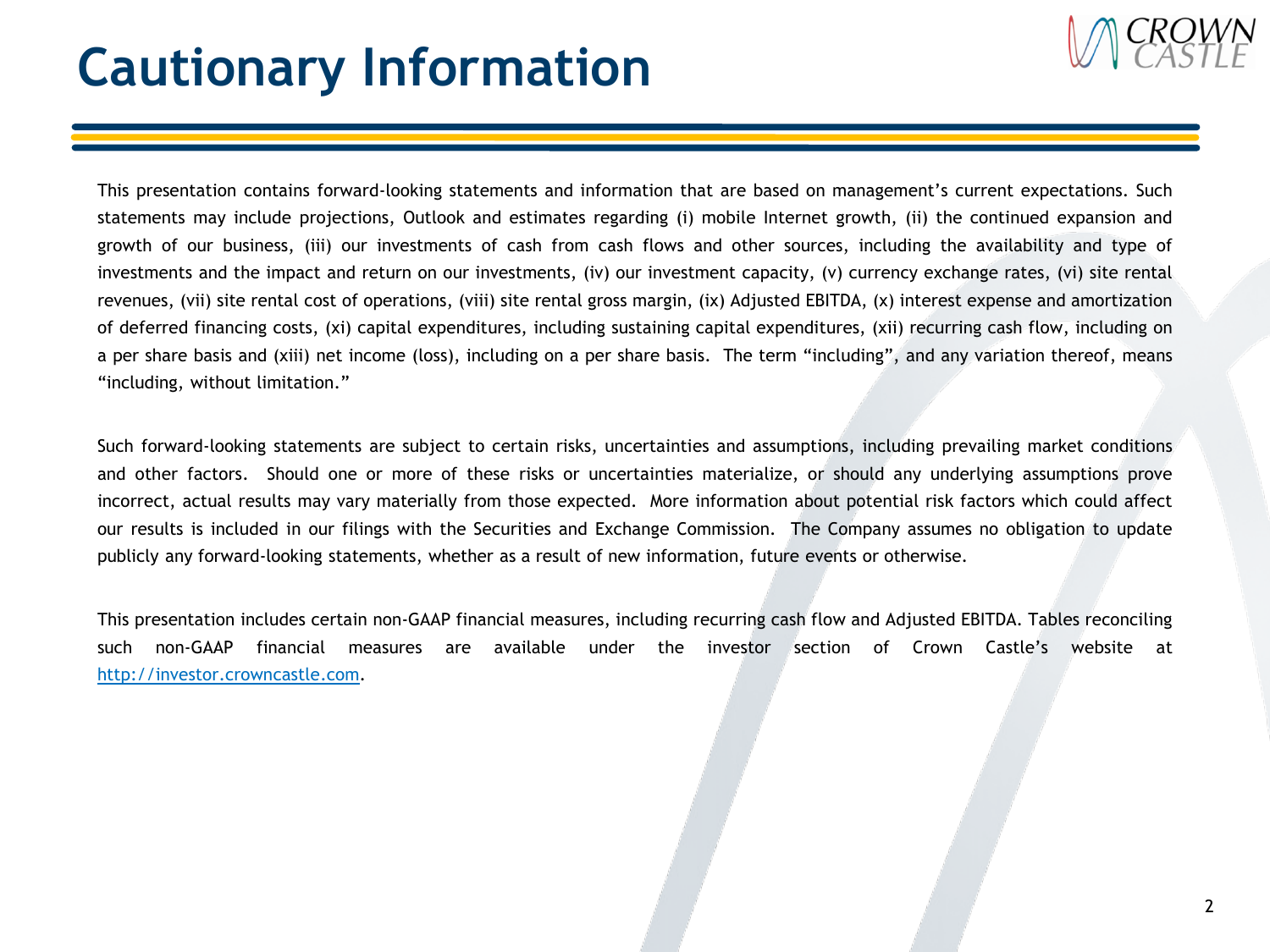

- $\triangleright$  Excellent second quarter, exceeding the Outlook for site rental revenue, site rental gross margin, Adjusted EBITDA and recurring cash flow
- $\triangleright$  Increased full year 2011 Outlook based on strong year-to-date results and our expectations for the remainder of the year
- $\triangleright$  Continued our capital deployment strategy, investing over \$180 million in share purchases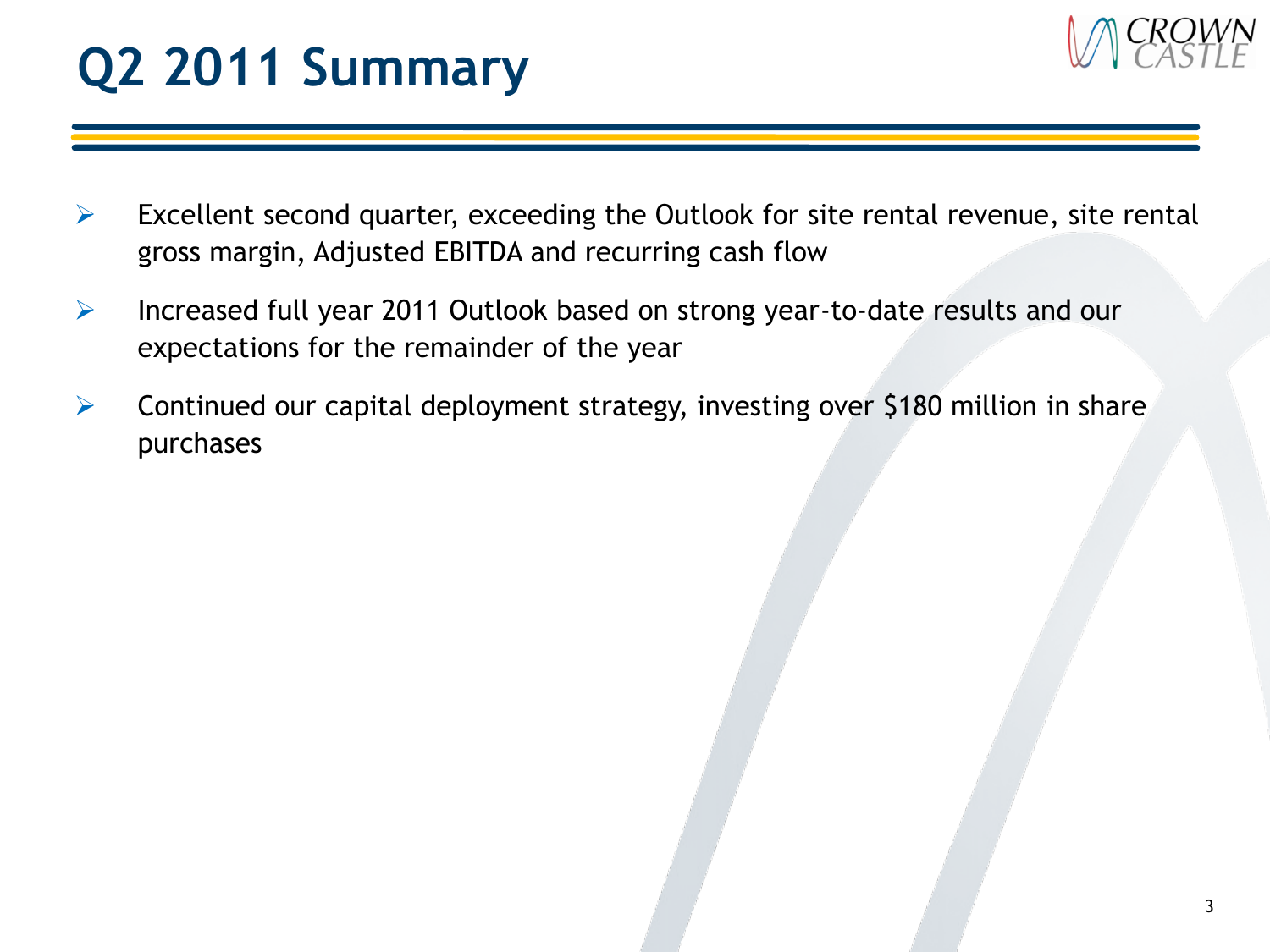

\$ in millions

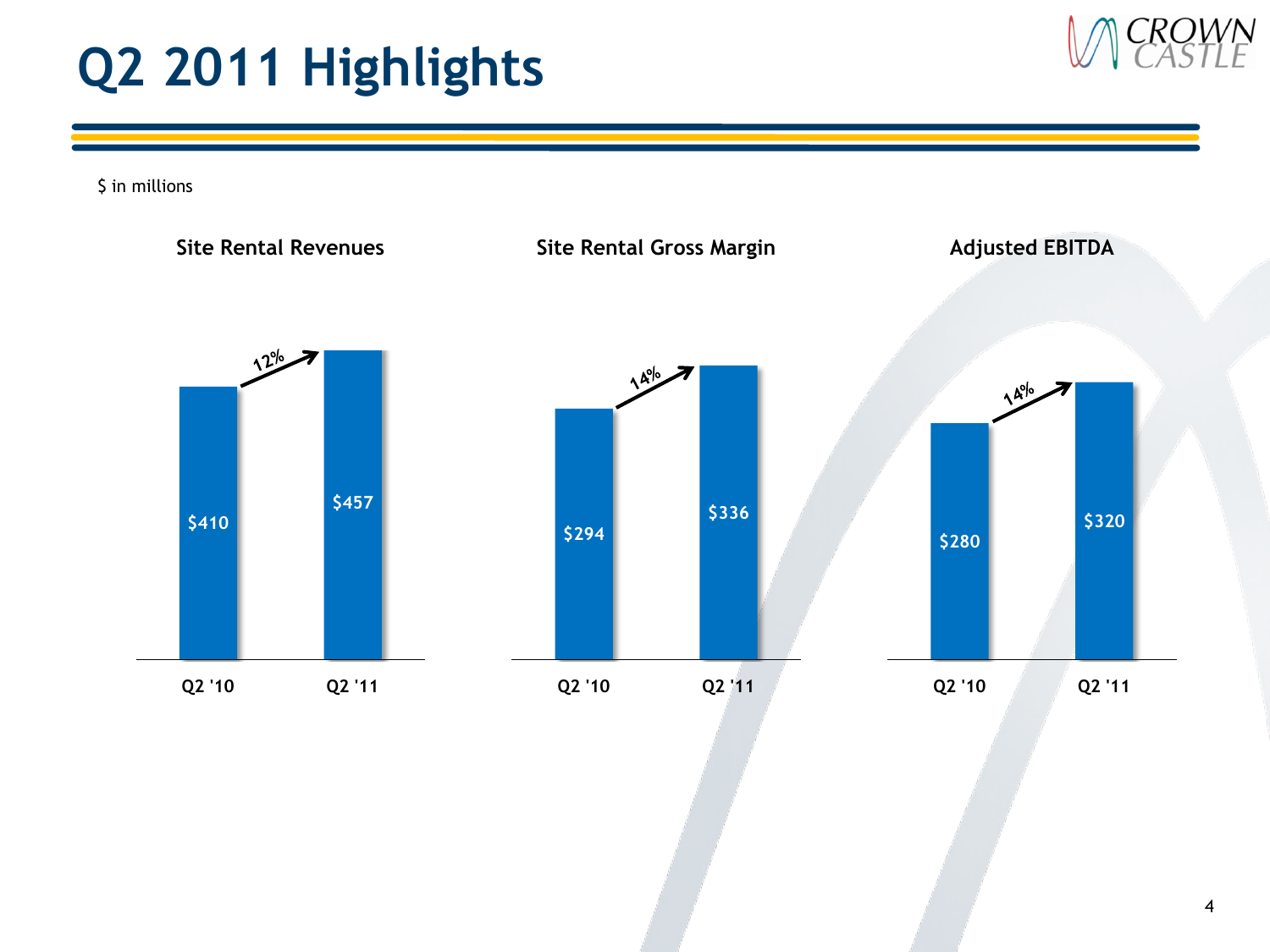## **Q2 2011 Highlights (cont'd)**

\$ in millions, except per share amounts

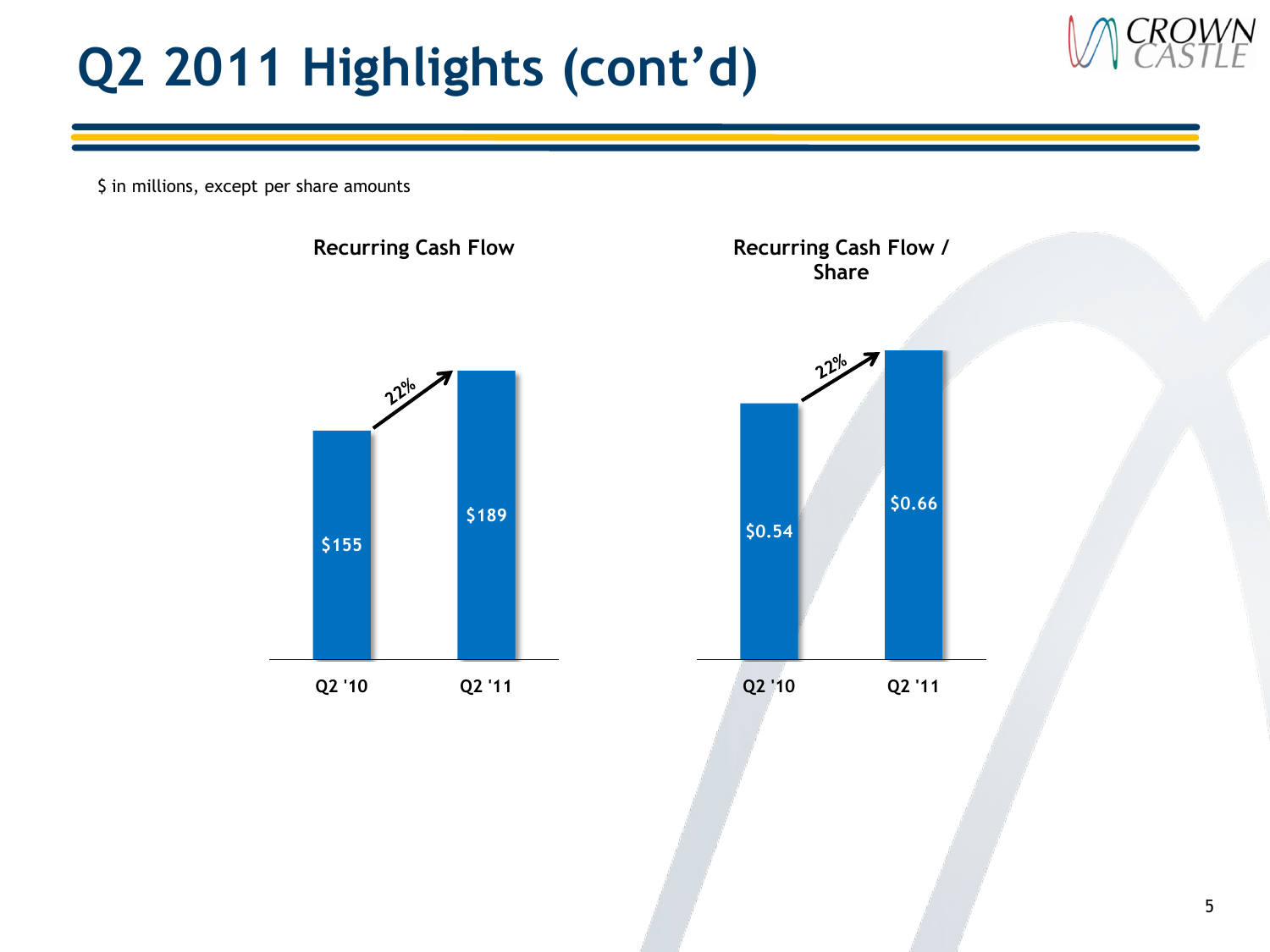# **Capital Deployment Summary**





**Q2 2011 Capital Deployment**

**Total: \$262.1 million**

Note: Components may not sum to total due to rounding (1) Pro forma for common and preferred stock purchases in July 2011

#### $\triangleright$  Share buyback

- **Since 2003, purchased 98 million shares and** potential shares for \$2.6 billion, without which share count would be higher by approximately one-third
- $\blacktriangleright$  Land purchase program
	- **Currently own or control for more than 20 years** the land beneath towers representing 73% of site rental gross margin
	- **Average term remaining on ground leases is** approximately 34 years
	- **Expect to close approximately 1,700 land lease** transactions in 2011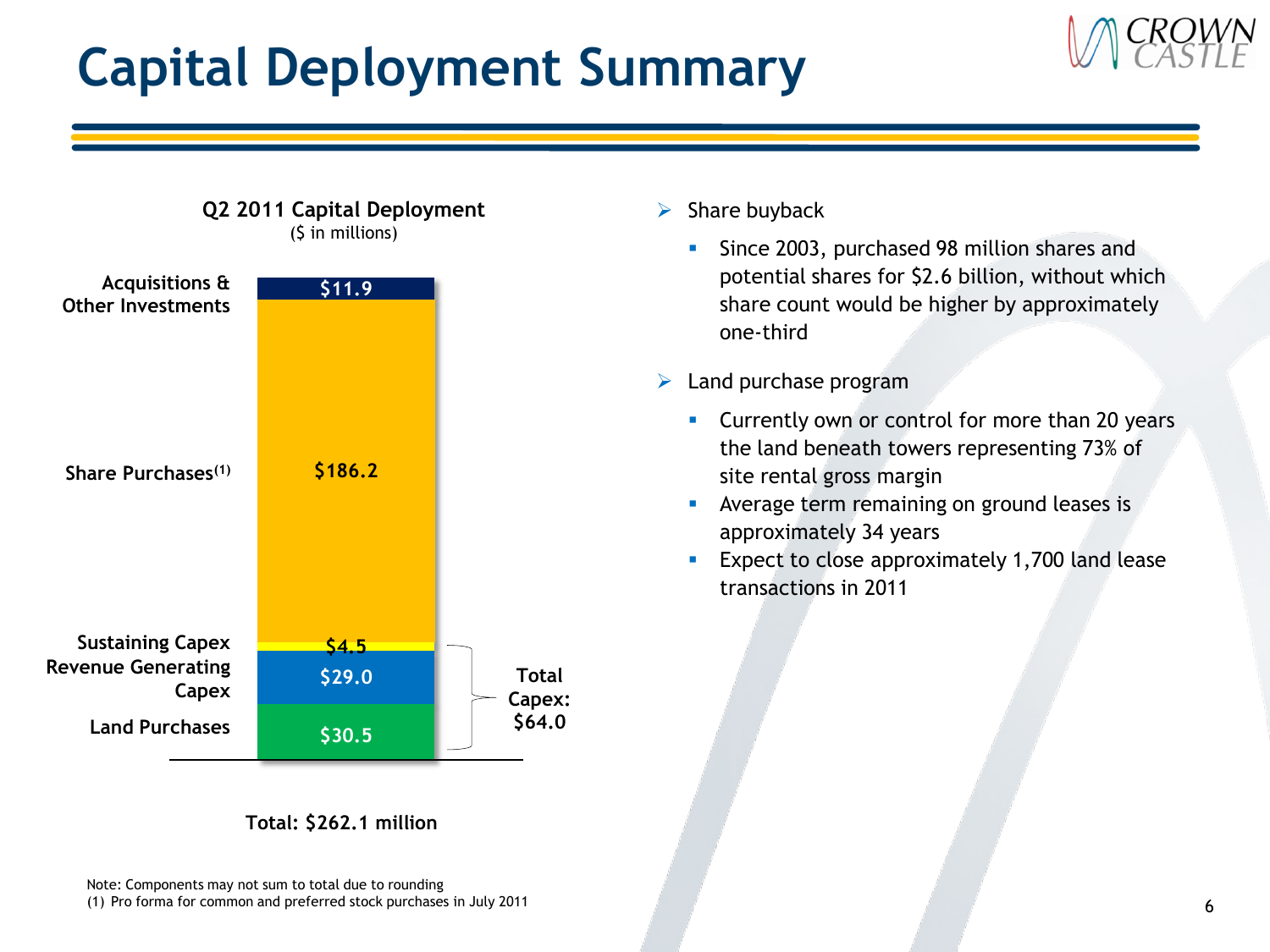### **Q3 2011 Outlook**

\$ in millions



 $\mathbb{R}^n$ 



7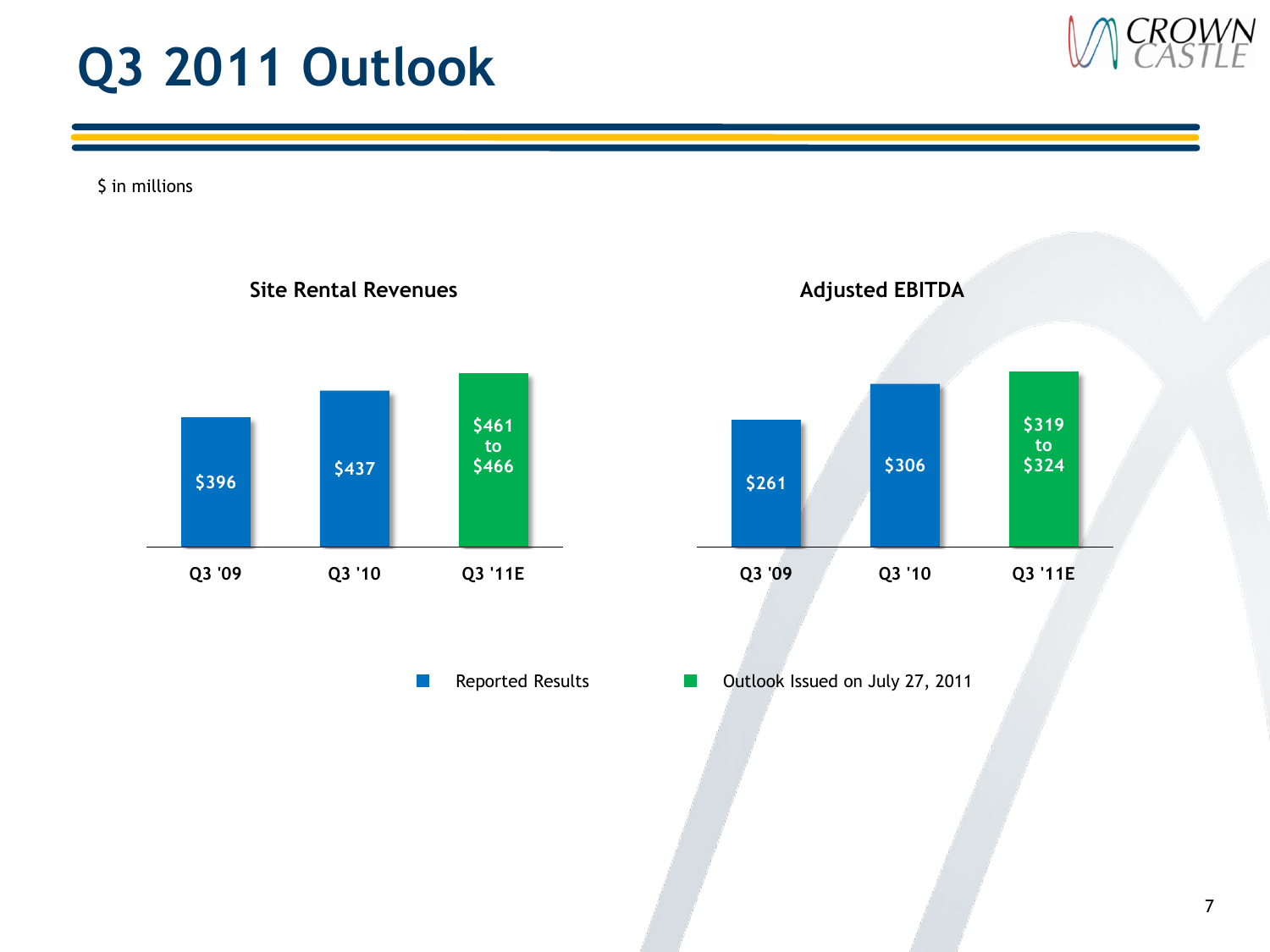## **Full Year 2011 Outlook**